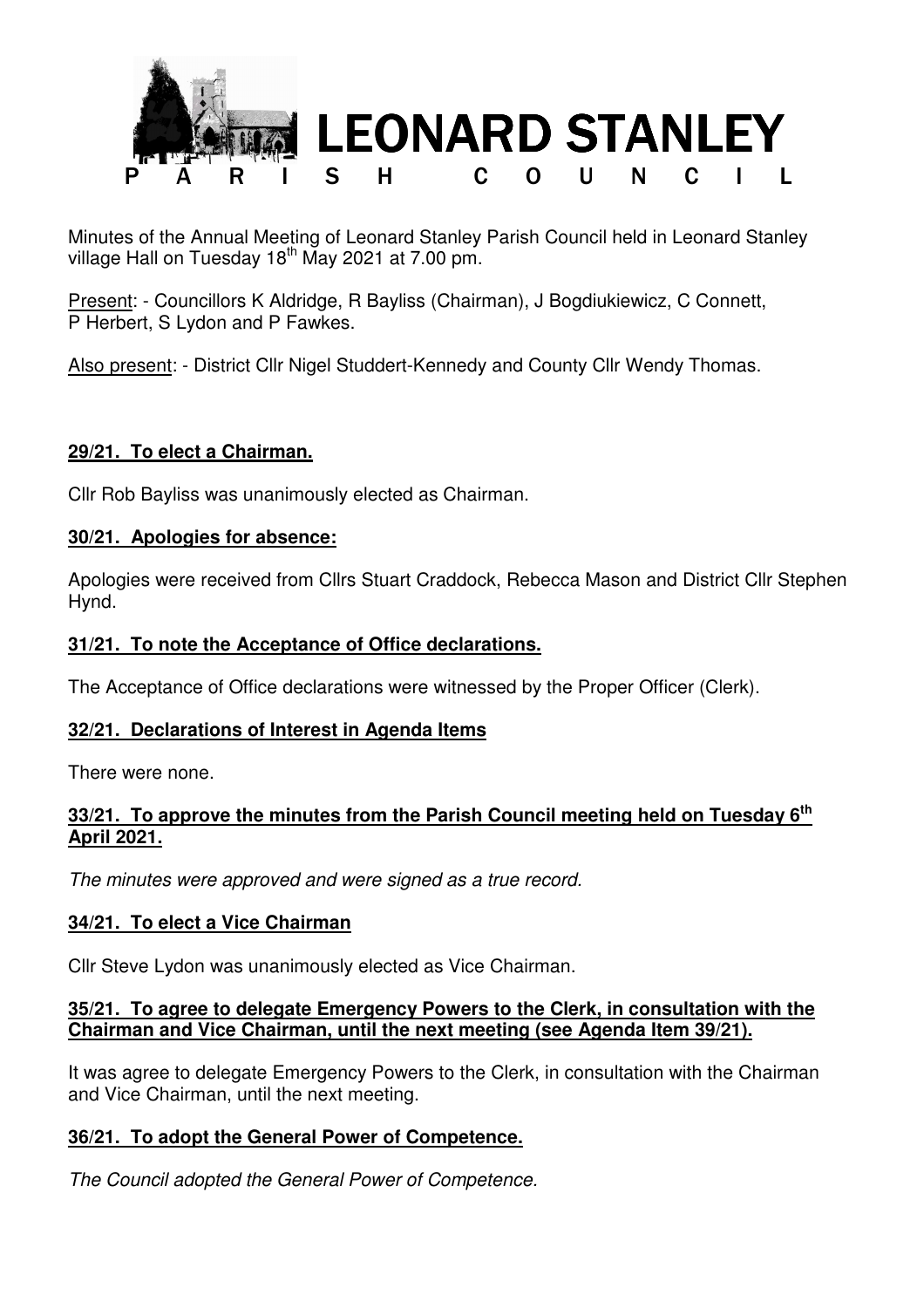# **37/21. Financial Issues**

## **i) To authorise payments in accordance with the RFO Reports.**

https://www.leonardstanley-pc.gov.uk/uploads/as-at-the-18th-may-21.pdf

*The Council approved the accounts for payment.* 

# **ii) To consider a grant to the Friends of Leonard Stanley School.**

*The Council approved the following grant £3,000 towards their Swimming Pool refurbishment project and £1,000 towards their Play Equipment project. (To be taken from the Business Support Grant funding).* 

## **iii) To approve the accounts for the Financial Year 2020/21.**

*The Council approved the accounts for the Financial Year 2020/2021.* 

*https://www.leonardstanley-pc.gov.uk/uploads/balance-sheet-fy-31st-march-2021.pdf*

#### **iv) To receive the report from the Internal Auditor for the Financial Year 2020/21 and action any recommendations.**

*The Council received the report from the Internal Auditor for the Financial Year 2020/2021 (there were no recommendations)* 

*https://www.leonardstanley-pc.gov.uk/uploads/internal-audit-4.pdf*

## **v) To approve the Annual Governance Statement for the Financial Year 2020/21.**

*The Council approved the Annual Governance Statement for the Financial Year 2020/2021.* 

*https://www.leonardstanley-pc.gov.uk/uploads/fy-2020-21-agar-governance-and-accountingstatement.pdf*

#### *.*  **vi) To approve the Annual Accounting Statement for the Financial Year 2020/21.**

*The Council approved the Annual Accounting Statement for the Financial Year 2020/2021.* 

*https://www.leonardstanley-pc.gov.uk/uploads/fy-2020-21-agar-governance-and-accountingstatement.pdf*

## **vii) To note the dates for the Exercise of Public Rights for the Financial Year 2020/21.**

The Council noted the dates for the Exercise of Public Rights for the Financial Years 2020/21.

https://www.leonardstanley-pc.gov.uk/uploads/16-making-provision-for-the-exercise-of-publicrights-2020-21.pdf